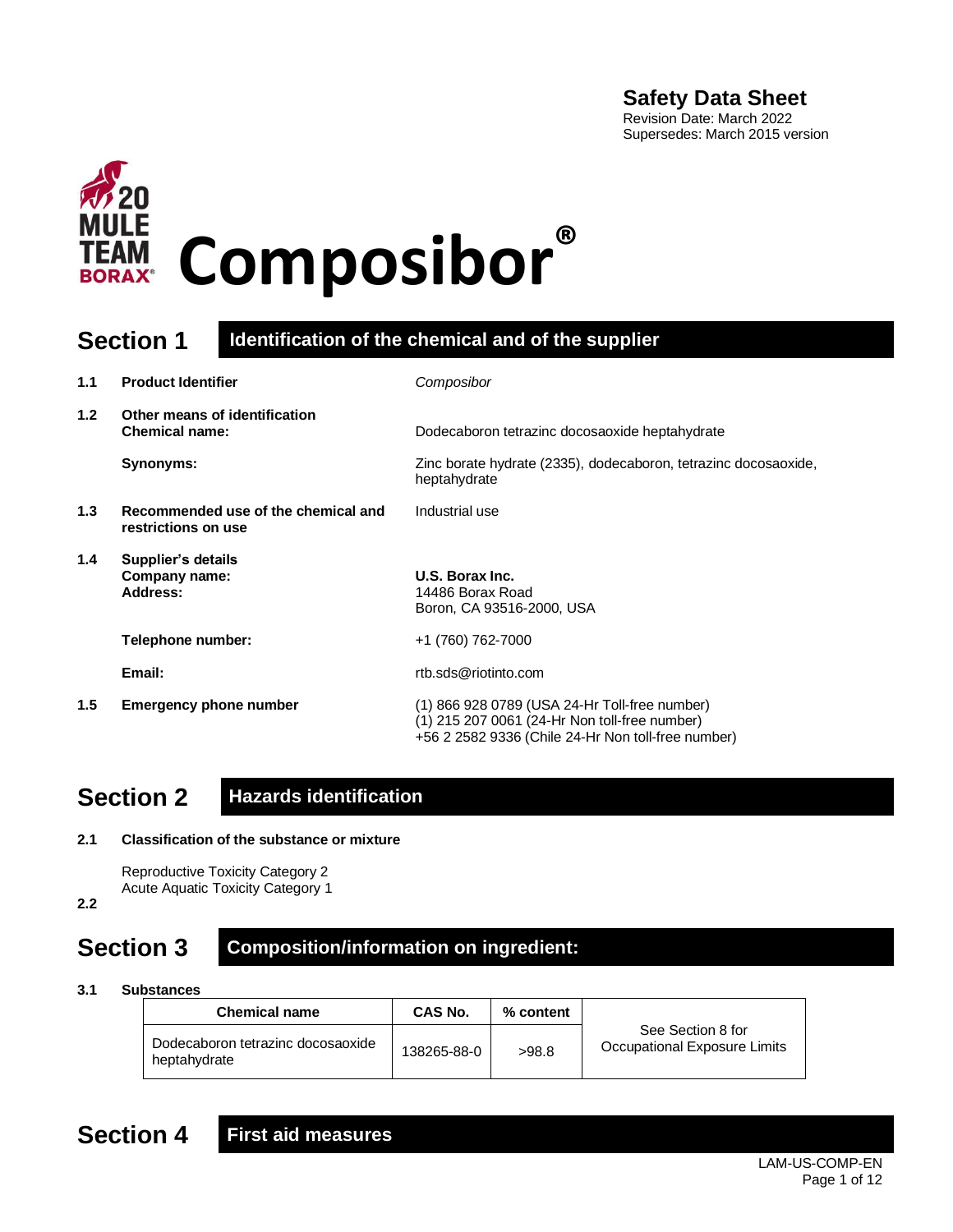#### **4.1 Description of necessary first aid measures**

Protection of first-aiders: No special protective clothing is required.

**Inhalation:** If symptoms such as nose or throat irritation are observed, remove to fresh air.

**Eye contact:** Use eye wash fountain or fresh water to cleanse eye. If irritation persists for more than 30 minutes, seek medical attention.

**Skin contact:** No treatment necessary.

**Ingestion:** Swallowing small quantities (one teaspoon) will cause no harm to healthy adults. If larger amounts are swallowed, give two glasses of water to drink and seek medical attention.

- **4.2 Most important symptoms and effects both acute and delayed:** Symptoms of accidental over-exposure to high doses of inorganic borate salts have been associated with ingestion or absorption through large areas of severely damaged skin. These may include nausea, vomiting, and diarrhoea, with delayed effects of skin redness and peeling (see Section 11).
- **4.3 Indication of any immediate medical attention and special treatment needed:** Note to physicians: Supportive care only is required for adult ingestion of less than a few grams of the product. For ingestion of larger amounts, maintain fluid and electrolyte balance and maintain adequate kidney function. Gastric lavage is only recommended for heavily exposed, symptomatic patients in whom emesis has not emptied the stomach. Hemodialysis should be reserved for patients with massive acute absorption, especially for patients with compromised renal function. Boron analyses of urine or blood are only useful for verifying exposure and are not useful for evaluating severity of poisoning or as a guide in treatment<sup>1</sup>.

## **Section 5 Fire-fighting measures**

**5.1 Suitable extinguishing media:** Use extinguishing media that are appropriate to local circumstances and the surrounding environment.

**Unsuitable extinguishing media:** None

- **5.2 Special hazards arising from the chemical** None. The product is not flammable, combustible or explosive.
- **5.3 Special protective equipment and precautions for fire fighters:**  Not applicable. The product is itself a flame retardant.

### **Section 6 Accidental release measures**

**6.1 Personal precaution, protective equipment and emergency procedures**

#### **For non-emergency personnel:**

Eye protection according to ANSI Z.87.1 or other national standards.

#### **For emergency responders:**

Eye protection according to ANSI Z.87.1 or other national standards.

**6.2 Environmental precautions:** The product is a water-soluble white powder that may cause damage to trees or vegetation by root absorption. Avoid contamination of water bodies during clean up and disposal. Advise local water authority that none of the affected water should be used for irrigation or for the abstraction of potable water until natural dilution returns the boron value to its normal environmental background level or meets local water quality standards.

#### **6.3 Methods and material for containment and cleaning up**

**Appropriate containment:** Avoid spillage into water and cover drains.

**Land spill:** Vacuum, shovel or sweep up and place in containers for disposal in accordance with applicable local regulations.

**Spillage into water:** Where possible, remove any intact containers from the water.

**6.4 Reference to other sections**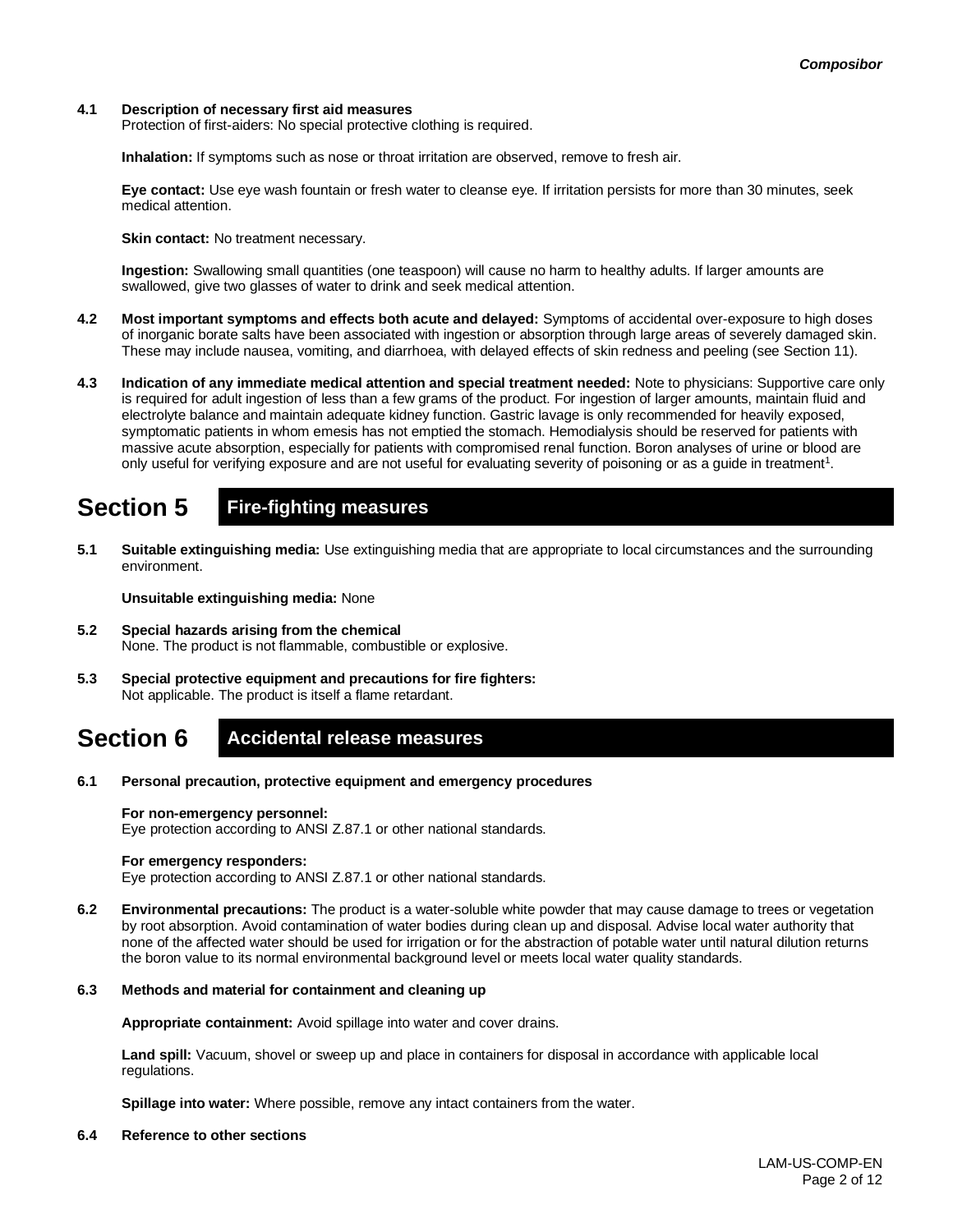Refer to sections 8, 12 and 13.

## **Section 7 Handling and storage**

#### **7.1 Precautions for safe handling**

Good housekeeping procedures should be followed to minimise dust generation and accumulation. Avoid spills. Do not eat, drink and smoke in work areas. Wash hands after use. Remove contaminated clothing and protective equipment before entering eating areas.

#### **7.2 Conditions for safe storage, including any incompatibilities**

No special handling precautions are required, but dry, indoor storage is recommended. To maintain package integrity and to minimise caking of the product, bags should be handled on a first-in first-out basis.

**Storage temperature:** Ambient **Storage pressure:** Atmospheric **Special sensitivity:** Moisture (Caking)

### **Section 8 Exposure controls/personal protection**

#### **8.1 Control parameters**

**Occupational exposure limit values:** In the absence of a national OEL, Rio Tinto Borax recommends and applies internally an Occupational Exposure Limit (OEL) of 1 mg B/m<sup>3</sup>. To convert product into equivalent zinc (Zn) content, multiply by 0.301.To convert product into equivalent boron (B) content, multiply by 0.149.

**8.2 Appropriate engineering controls:** Use local exhaust ventilation to keep airborne concentrations of dust below permissible exposure limits.

#### **8.3 Personal protection equipment:**

Eye and face protection: Eye protection according to ANSI Z.87.1 or other national standards may be warranted if environment is excessively dusty.

Skin protection: Standard work gloves (cotton, canvas or leather) may be warranted if environment is excessively dusty. Respiratory protection: Where airborne concentrations are expected to exceed exposure limits, respirators should be used.

### **Section 9 Physical and chemical properties**

#### **9.1 Information on basic physical and chemical properties**

| Appearance:                                   | White, powder                                                   |
|-----------------------------------------------|-----------------------------------------------------------------|
| Odour                                         | Odourless                                                       |
| <b>Odour threshold:</b>                       | Not applicable: odourless                                       |
| pH @ 20°C:                                    | $6.8 - 7.5$ (aqueous solution)                                  |
| <b>Melting point/ Freezing point:</b>         | Phase change at 650°C                                           |
| Initial boiling point and boiling range:      | Not applicable                                                  |
| Flash point:                                  | Not applicable: inorganic substance                             |
| <b>Evaporation rate:</b>                      | Not applicable: non-volatile                                    |
| <b>Flammability:</b>                          | Non-flammable (used as a flame retardant)                       |
| Upper/lower flammability or explosive limits: | Not applicable: non-flammable                                   |
| Vapour pressure:                              | Not applicable                                                  |
| Vapour density:                               | Not applicable                                                  |
| <b>Relative density:</b>                      | 2.6@20°C                                                        |
| Solubility(ies):                              | Water: < $0.28\%$ @ 25°C                                        |
| Partition coefficient; n-octanol/water:       | Not applicable: inorganic substance                             |
| Auto-ignition temperature:                    | Not applicable: not self-heating                                |
| <b>Decomposition temperature:</b>             | Not applicable                                                  |
| Viscosity:                                    | Not applicable: solid substance                                 |
| <b>Explosive properties:</b>                  | Not explosive: does not contain chemical groups associated with |
|                                               | explosive properties                                            |
| <b>Oxidising properties:</b>                  | Not oxidising: does not contain chemical groups associated with |
|                                               | oxidising properties                                            |
|                                               |                                                                 |

**9.2 Other information Molecular weight:** 434.67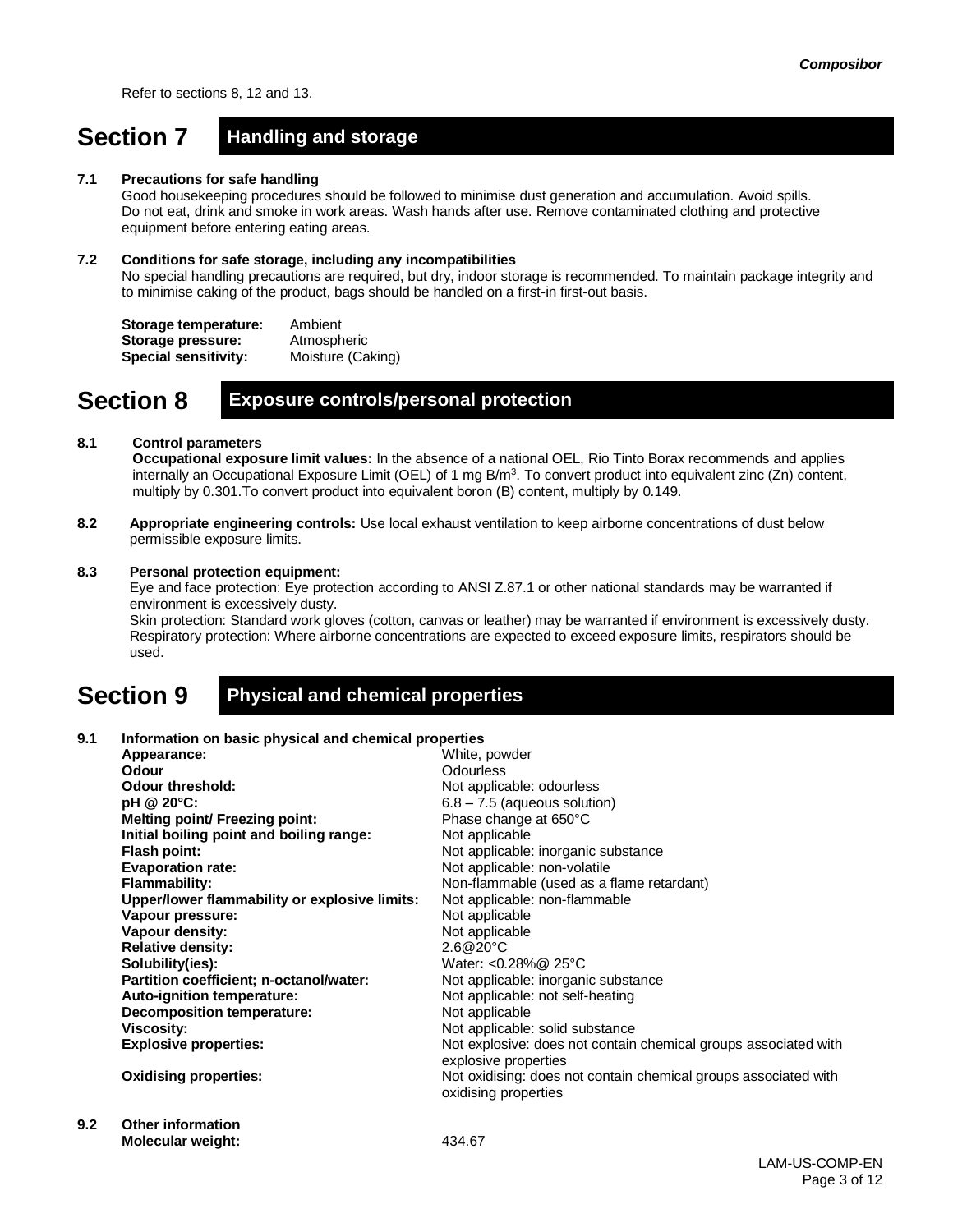### **Section 10 Stability and reactivity**

- **10.1 Reactivity:** None known.
- **10.2 Chemical stability:** Under normal ambient temperatures (-40°C to +40°C), the product is stable.
- **10.3 Possibility of hazardous reactions:** Reaction with strong reducing agents such as metal hydrides or alkali metals will generate hydrogen gas which could create an explosive hazard.
- **10.4 Conditions to avoid:** Avoid contact with strong reducing agents by storing according to good industrial practice.
- **10.5 Incompatible materials**: Strong reducing agents.
- **10.6 Hazardous decomposition products:** None.

### **Section 11 Toxicological Information**

#### **11.1 Information on the likely routes of exposure (inhalation, ingestion, skin and eye contact)** Inhalation is the most significant route of exposure in occupational and other settings. Dermal exposure is not usually a concern because product is poorly absorbed through intact skin. Product is *not* intended for ingestion.

#### **(a) Acute toxicity**

Method: Acute Oral Toxicity Study – OECD Guideline 401 equivalent Species: Rat Dose: 0.464; 1.00; 2.15; 4.64; 10.0 g/kg body weight of Zinc Borate 2335 in 50% w/v formulation in corn oil. Routes of Exposure: Oral Results: Low acute oral toxicity.  $LD_{50}$  in rats is  $>10,000$  mg/kg bw (limit of tested dosages). Based on available data, the classification criteria are not met.

Method: Acute Dermal Toxicity Study Species: Rabbit Dose: 1.00; 2.15; 4.64; 10.0 g Zinc Borate 2335/kg bw. Routes of Exposure: Dermal Results: Acute oral LD50 is > 10,000 mg/kg (limit of tested dosages). Based on the available data, the classification criteria are not met.

Method: Acute Inhalation Toxicity Study – OECD Guideline 403 Species: Rat Dose: 4.95 mg/L of Zinc Borate 415 Routes of Exposure: Inhalation Results: No acute inhalation toxicity data is available for Zinc borate, hydrate.  $LC_{50}$  value in rats for acute inhalation toxicity > 4.95 mg /L based on an acute inhalation toxicity study on a similar zinc borate compound. Based on the available data, the classification criteria are not met.

#### **(b) Skin corrosion / irritation:** Method: Primary Dermal Irritation Study – U.S. EPA FIFRA Guidelines, similar to OECD 404 Species: Rabbit Dose: 500 mg Routes of Exposure: Dermal Results: No irritation. Based on the available data, the classification criteria are not met.

#### **(c) Serious eye damage / irritation:**

Method: Eye Irritation Study – similar to OECD Guideline 405 Species: Rabbit Dose: 100 mg Routes of Exposure: Eye Results: Not irritating. Classification: Based on mean scores less than 1, and the effects were fully reversible within 72 hours, the classification criteria are not met.

#### **(d) Respiratory or skin sensitisation:**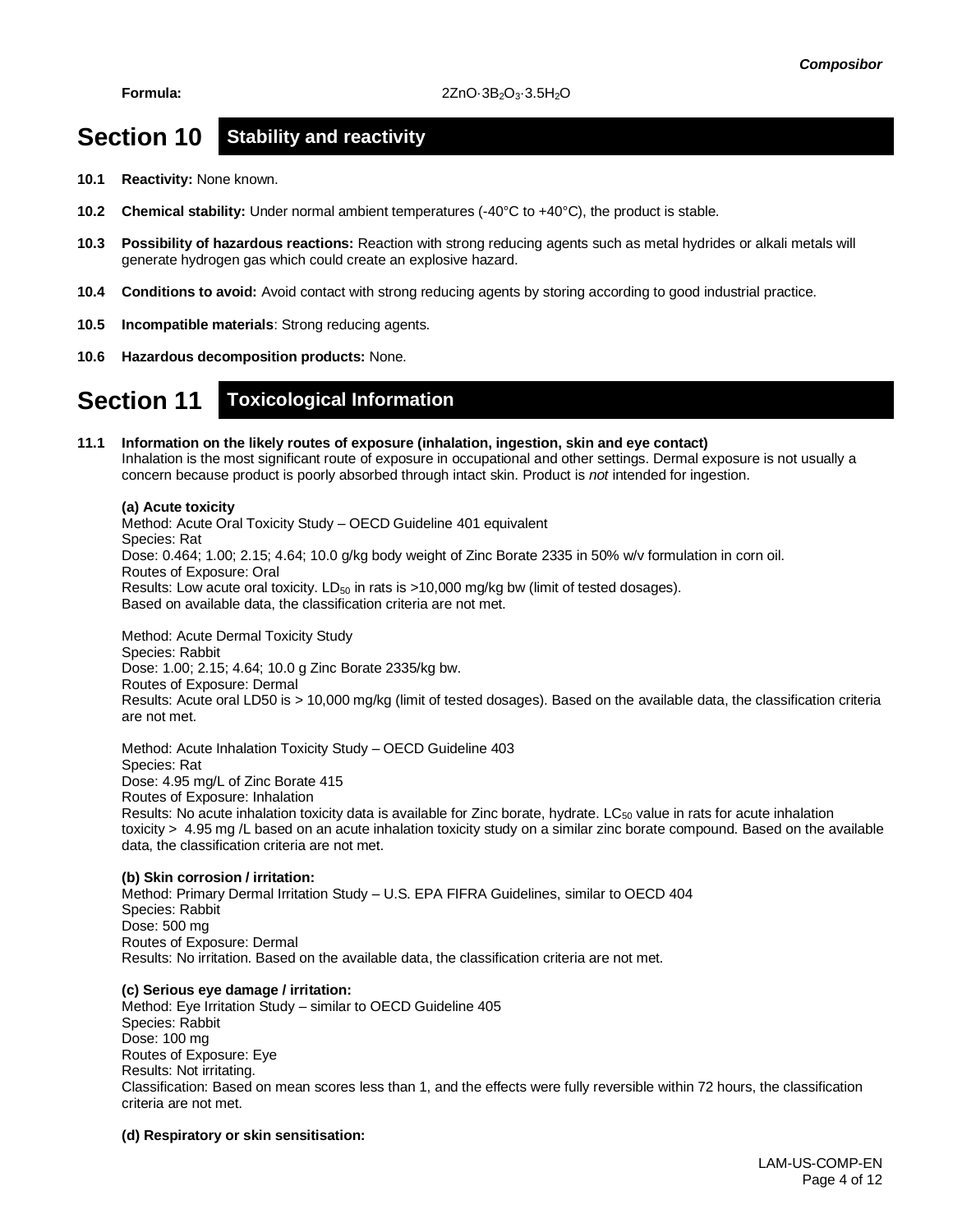Method: Buehler Test – OECD Guideline 406 Species: Guinea Pig Dose: 0.4 g Routes of Exposure: Dermal Results: Not a skin sensitiser. No respiratory sensitisation studies have been conducted. There are no data to suggest that zinc borates are respiratory sensitisers. Based on the available data, the classification criteria are not met.

#### **(e) Germ cell mutagenicity:**

Method: mammalian cell gene mutation assay (gene mutation) OECD Guideline 476. Species: mouse lymphoma L5178Y cells Dose: 0.001 - 0.075 mg/mL (1 - 75 ppm) zinc borate hydrate Routes of Exposure: *in vitro* Results: Not mutagenic. Based on the available data, the classification criteria are not met.

#### **(f) Carcinogenicity:**

No experimental test data on zinc borate.

Results: Zinc borate disassociates to zinc hydroxide and boric acid in the low pH environment of the stomach. No carcinogenic effects observed in chronic carcinogenicity studies of boric acid conducted in rats and mice, and no evidence of carcinogenic effects in zinc borate breakdown products. Based on the available data, the classification criteria are not met.

#### **(g) Reproductive toxicity:**

Method: 90-day Oral Toxicity Study – OECD 408 Species: Rat Dose: 0, 50, 100, 200 and 375 mg zinc borate (hydrate)/kg/day Routes of exposure: oral gavage Results: NOAEL in rats for effects on fertility in males is 100 mg zinc borate (hydrate)/kg/bw.

Method: Prenatal Developmental Toxicity Study – OECD Guideline 414 Species: Rat Dose: 0, 100, 125 and 150 mg zinc borate (hydrate)/kg bw Routes of exposure: oral gavage Results: NOAEL in rats for developmental effects on the foetus including foetal weight loss and minor skeletal variations is < 100 mg zinc borate hydrate/kg bw.

Classification: Reproductive Toxicity Category 2 (Hazard statement: H361d: Suspected of damaging the unborn child.)

Method: Occupational studies of evaluating sensitive sperm parameters in highly exposed borate workers. Epidemiological studies evaluating high environmental exposures to boron and developmental effects in humans have been conducted. Species: Human

Dose: A subset of workers was exposed to 125 mg B/day

Routes of exposure: Combined oral ingestion and inhalation.

Results: No adverse fertility effects in male workers. Epidemiological studies of human developmental effects have shown an absence of effects in exposed borate workers and populations living in areas with high environmental levels of boron

#### **Summary of evaluation of the CMR properties:**

Zinc borate is not mutagenic. No carcinogenicity studies with zinc borates are available, therefore no classification is possible. Zinc borate disassociates to zinc hydroxide and boric acid in the low pH environment of the stomach. No carcinogenic effects observed in chronic carcinogenicity studies of boric acid conducted in rats and mice, and no evidence of carcinogenic effects in zinc borate breakdown products. Developmental effects have been observed in laboratory animals, the most sensitive species being the rat with a NOAEL of 9.6 mg B/kg bw/day. While boron has been shown to adversely affect male reproduction in laboratory animals, there was no clear evidence of male reproductive effects attributable to boron studies of highly exposure workers. However, the low toxicity of zinc borate (acute oral  $LD_{50}$  is > 10,000 mg/kg) compared to other borates indicates that the bioavailability of boron from zinc borate may be low.

#### **(h) STOT-single exposure:**

No target organ has been identified in humans.

#### **(i) STOT-repeated exposure:**

Method: Repeated Dose 28-Day Oral Toxicity in Rodents - OECD Guideline 407 Species: Rat

Dose: 15; 150; 300; and 1000 mg zinc borate 415/kg/day

Routes of Exposure: Oral gavage

Results: NOAEL: 150 mg/kg bw/day. At doses above 150 mg/kg/day, haematological changes indicative of anaemia was observed. The changes observed at a dose level of 150 mg/kg/day were considered not to represent serious damage to the health of the animals. Based on the available data, the classification criteria are not met.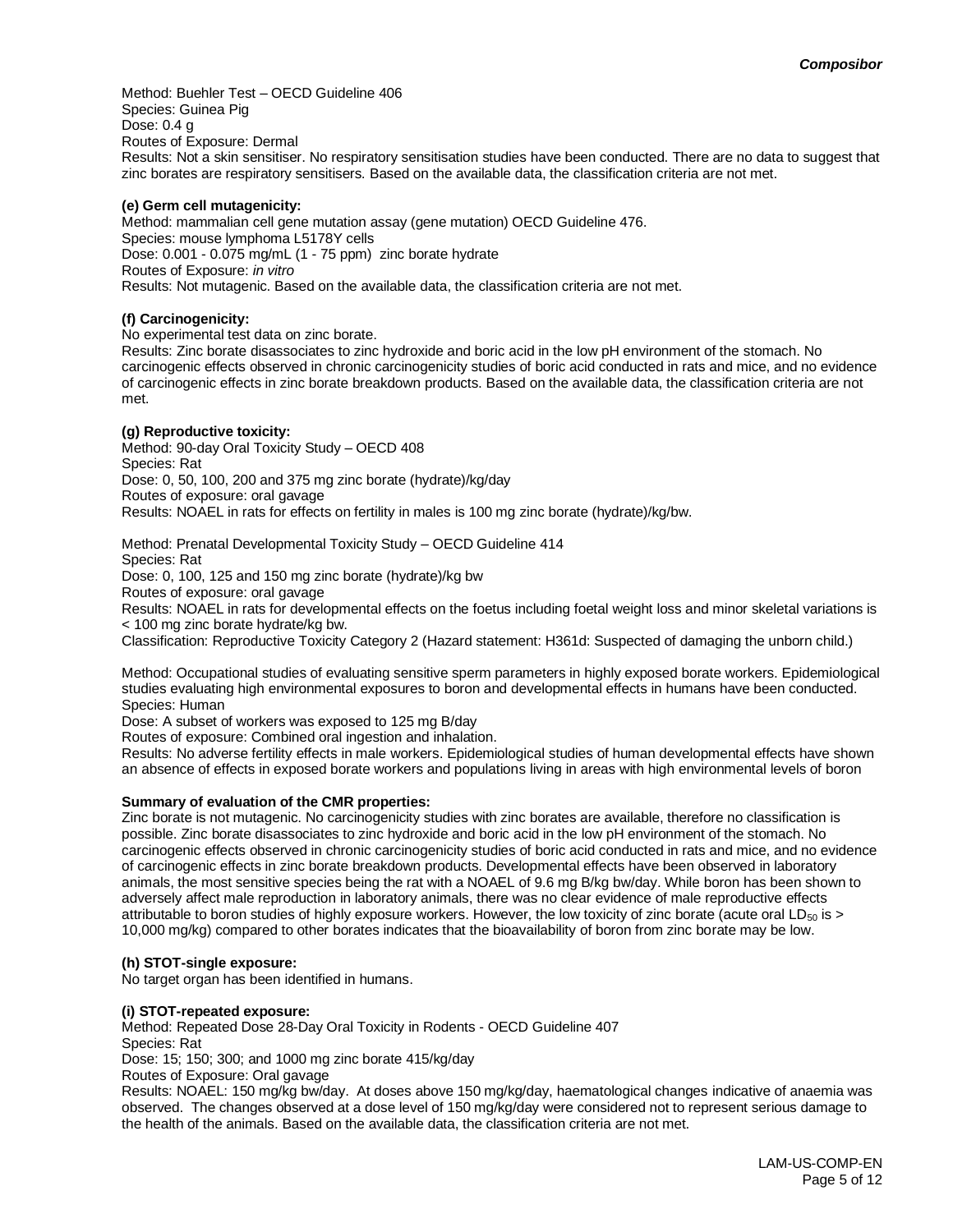**(j) Aspiration hazard:** Physical form of solid powder indicates no aspiration hazard potential.

#### **11.2 Symptoms related to the physical, and chemical and toxicological characteristics:**

Not expected to be irritating to the eyes, nose, throat or skin in normal industrial use. Occasional mild irritation effects to the nose and throat may occur from inhalation of dust at levels greater than 10 mg/m<sup>3</sup>. Products containing zinc borate are not intended for ingestion. Zinc borate has a low acute toxicity. Small amounts (e.g. a teaspoon) swallowed accidentally are not likely to cause effects; swallowing amounts larger than that may cause gastrointestinal symptoms.

#### **11.3 Delayed and immediate effects as well as chronic effects from short and long-term exposure:**

Human epidemiological studies show no increase in pulmonary disease in occupational populations with chronic exposures to boric acid and sodium borate dust. Human epidemiological studies indicate no effect on fertility in occupational populations with chronic exposures to borate dust and indicate no effect to a general population with high exposures to borates in the environment.

**11.4 Numerical measures of toxicity (such as acute toxicity)** None. This product is a substance.

### **Section 12 Ecological information**

#### **12.1 Ecotoxicity (aquatic and terrestrial, where available)**

Data values are expressed as zinc ion or boron equivalents. To convert to this product divide the zinc equivalent by 0.301, divide the boron equivalent by 0.149. Studies judged to be unreliable or with insufficient information to evaluate are not included. All toxicity values are reported as added concentrations, i.e. with subtraction of the background concentration of zinc or boron in the test media.

#### **Freshwater**

Chronic studies

Zinc

| Taxonomic<br>Group            | Number of<br>Taxa Tested | <b>Range of Endpoint Values (Geometric NOEC/EC10)</b>                                                                                                                 | <b>References</b> |
|-------------------------------|--------------------------|-----------------------------------------------------------------------------------------------------------------------------------------------------------------------|-------------------|
| Algal                         | 2                        | 0.019 mg Zn/L (Pseudokirchneriella subcapitata) to 0.048 mg Zn/L<br>(Chlorella sp.)                                                                                   | 25                |
| Higher plants                 |                          | 0.060 mg Zn/L (Cladophora glomerata) to >0.65 mg Zn/L (Elodea<br>nuttalli, Callitrische platycarpa, Spirodella polyrhiza, Lemna gibba, L.<br>minor, L. pauciscostata) | 25                |
| Invertebrate and<br>protozoan | 13                       | 0.037 mg Zn/L (Ceriodaphnia dubia) to 0.137 mg Zn/L (Chironomus<br><i>tentans</i> )                                                                                   | 25                |
| Fish                          |                          | 0.044 mg Zn/L (Jordanella floridae) to 0.530 mg Zn/L (Salvenius<br>fontinalis)                                                                                        | 25                |

Results: Based on the complete data set of 23 species, the HC5 value of the species sensitivity distribution is 0.021 mg Zn/L. For classification, two reference values are used: for low pH, the value of 0.082 mg Z/L is used, for neutral and high pH, the value of 0.019 mg Zn/L is used.

Boron

| Taxonomic<br>Group | Number of<br>Taxa Tested | Range of Endpoint Values (geometric NOEC/EC10)                           | <b>References</b> |
|--------------------|--------------------------|--------------------------------------------------------------------------|-------------------|
| Alga               |                          | 17.5 mg B/L (Pseudokirchneriella subcapitata)                            |                   |
| Higher plants      |                          | 6.0 mg B/L (Spirodella polyrhiza)                                        | 3                 |
| Invertebrate       | 5                        | 6.3 mg B/L (Hyalella azteca) to 30.0 mg B/L (Lampsilis<br>silliauoidea)  | 4, 5              |
| Fish               | 6                        | 6.3 mg B/L (Brachydanio rerio) to 36.8 mg B/L (Micropterus<br>salmoides) | 6, 7              |
| Amphibian          | 4                        | 9.4 mg B/L (Xenopus laevis) to 69.9 mg B/L (Bufo fowleri)                | 8,9               |

Results<sup>2</sup>: Based on the complete data set of 17 species, the HC<sub>5-50</sub> value of the species sensitivity distribution is 5.7 mg B/L.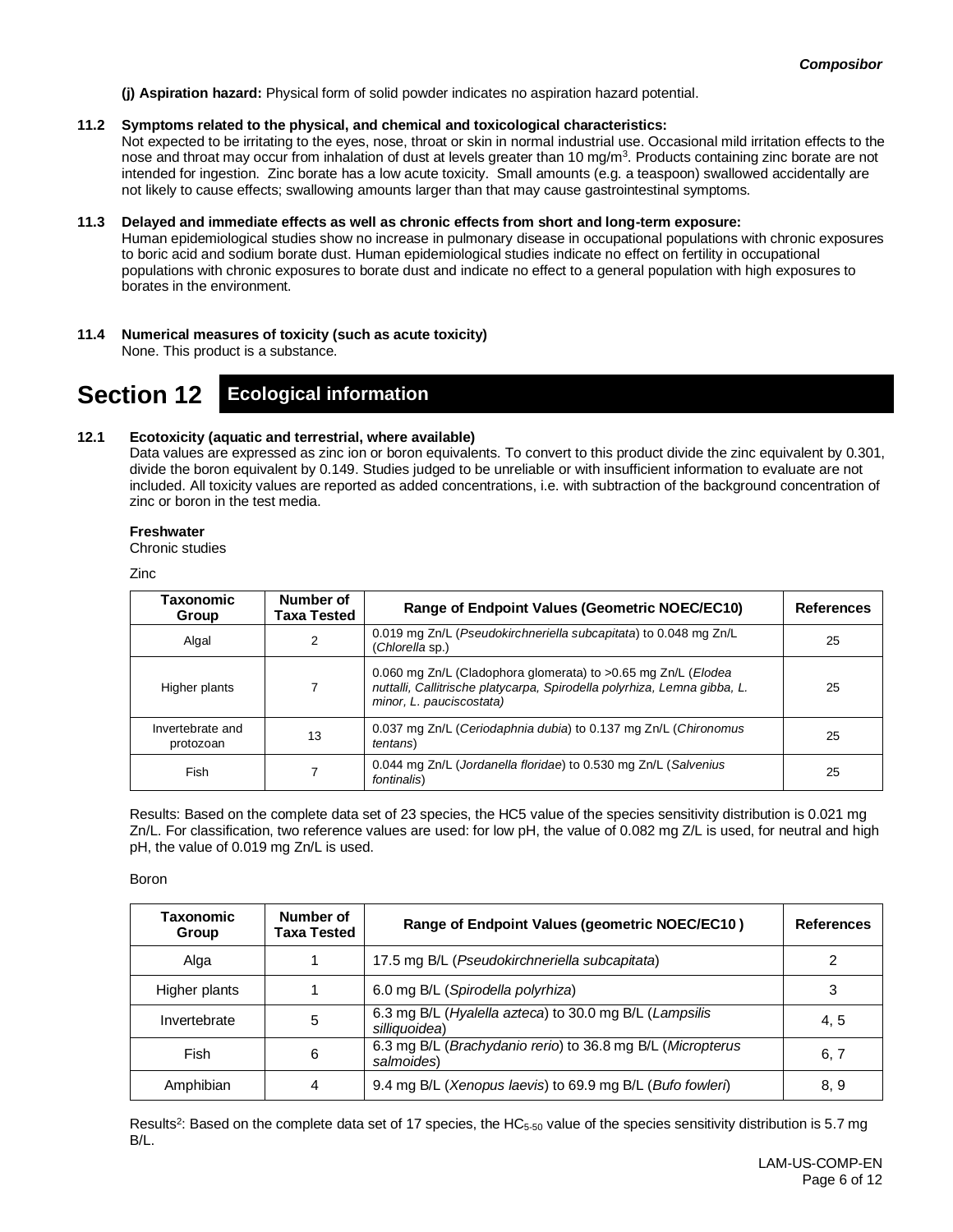#### Acute studies

Zinc

| Taxonomic<br>Group            | Number of<br>Taxa Tested | Range of Endpoint Values (Geometric EC/LC50)                                 | <b>References</b> |
|-------------------------------|--------------------------|------------------------------------------------------------------------------|-------------------|
| Algal                         |                          | 0.142 mg Zn/L (Pseudokirnkeriella subcapitata)                               | 25                |
| Invertebrate and<br>protozoan | 5                        | 0.147 mg Zn/L (Ceriodaphnia dubia) to 1.05 mg Zn/L (Daphnia magna)           | 25                |
| Fish                          | 5                        | 0.169 mg Zn/L (Oncorhynchus mykiss) to 1.16 mg Zn/L (Oncorhychus<br>kisutch) | 25                |

Results: Based on the data set, two acute reference values are used. For low pH, the value of 0.413 mg Zn/L is used (based on the lowest value for *Ceriodaphnia dubia* at low pH. For neutral and high pH, the value of 0.136 mg Zn/L is used (based on the lowest value for *Pseudokirchneriella subcapitata*).

#### Boron

| Taxonomic<br>Group | Number of<br>Taxa Tested | Range of Endpoint Values (geometric EC/LC50)                               | <b>References</b> |
|--------------------|--------------------------|----------------------------------------------------------------------------|-------------------|
| Algal              |                          | 52.4 mg B/L (Pseudokirchneriella subcapitata)                              | າ                 |
| Invertebrate       |                          | 112.9 mg B/L (Ceriodaphnia, dubia) to >544 mg B/L<br>(Megalonaias nervosa) | 4                 |
| Fish               |                          | 79.7 mg B/L (Pimephales promelas)                                          |                   |
| Amphibian          | 2                        | 86 mg B/L (Rana pipiens) to 104 mg B/L (Bufo fowleri)                      | 9                 |

Classification: A study of the transformation/dissolution characteristics of zinc borate was conducted following the OECD 29 protocol<sup>25</sup>. The amount of zinc ion in solution after 24 hr exceeded the acute reference values, so zinc borate is classified as Aquatic Acute 1 (H400: Very toxic to aquatic life). The amount of zinc in solution after 28 days also exceeded the chronic reference values. However, because over 70% of zinc ions were removed from the water column within 28 days (demonstrating "rapid partitioning") and zinc is not considered bioaccumulative, the Chronic 1 category does not apply.

#### **Marine and Estuarine Data**

Chronic studies

Zinc

| Taxonomic<br>Group            | Number of<br>Taxa Tested | Range of Endpoint Values (Geometric NOEC/EC10)                                            | <b>References</b> |
|-------------------------------|--------------------------|-------------------------------------------------------------------------------------------|-------------------|
| Micro-algae                   | 4                        | 0.011 mg Zn/L (Chaetoceros compressum) to 0.066 mg Zn/L (Nitzschia<br>closterium)         | 25                |
| Macro-algae                   | 8                        | 0.008 mg Zn/L (Ceramium tenuicore) to 0.671 mg Zn/L (Pelvetia<br>canaliculata)            | 25                |
| Invertebrate and<br>protozoan | 26                       | 0.010 mg Zn/L (Arbacia lixula, Sphaerechinus granularis) to 0.900 mg<br>Zn/L (Mya arenia) | 25                |
| Fish                          |                          | 0.025 mg Zn/L (Clupea harengus)                                                           | 25                |

Results: Based on the complete data set of 39 species, the HC $_5$  value of the species sensitivity distribution is 0.0061 mg Zn/L.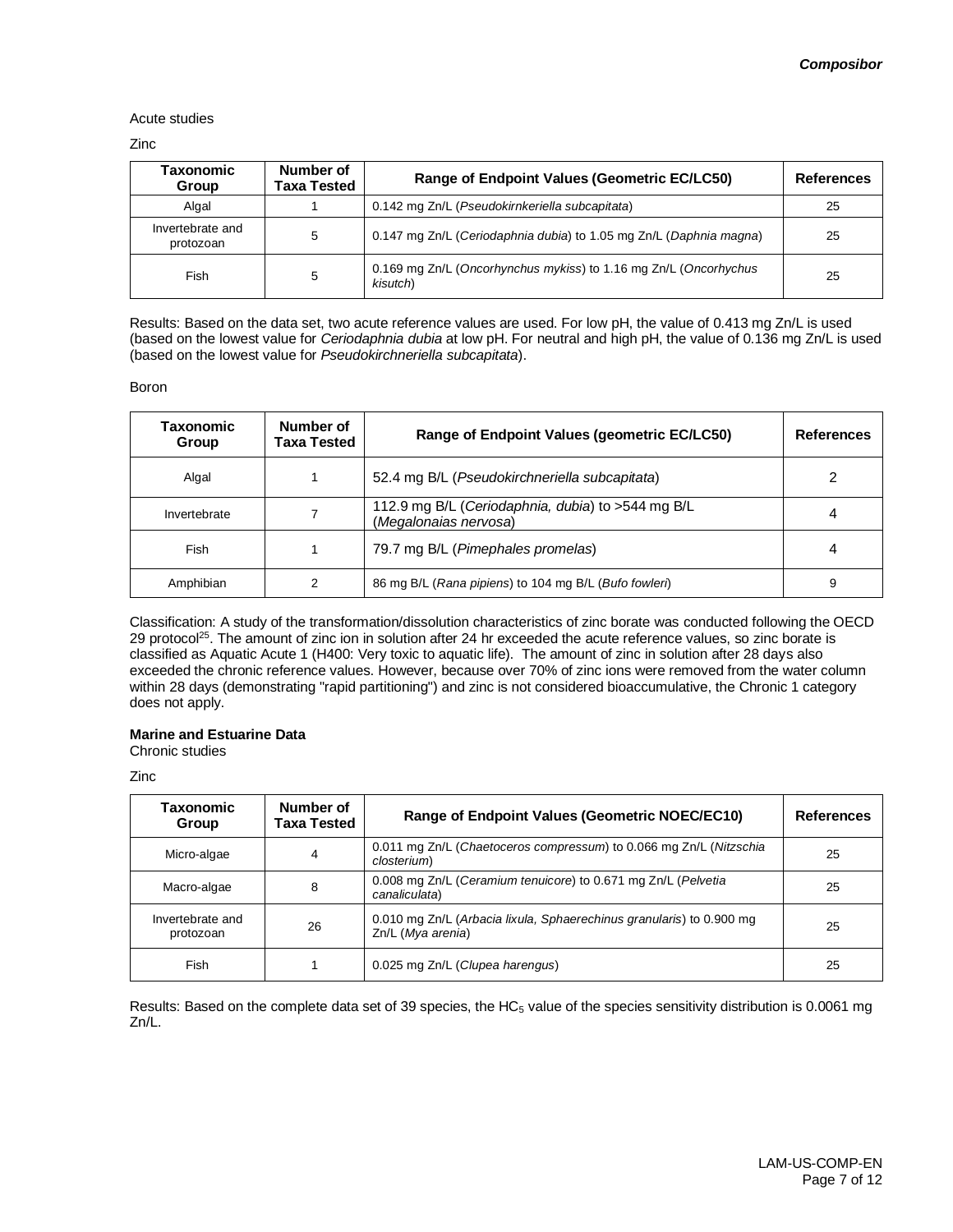#### Boron

| <b>Taxonomic</b><br>Group | Number of<br><b>Taxa Tested</b> | Range of Endpoint Values (geometric NOEC/EC10) | <b>References</b> |
|---------------------------|---------------------------------|------------------------------------------------|-------------------|
| Alga                      |                                 | 27.9 mg B/L (Phaeodactylum tricornutum)        | 10                |
| Invertebrate              |                                 | 16.6 mg B/L (Americamysis bahia)               | 11                |

Results: No data are available for invertebrate or vertebrate species. The results from the freshwater data set are recommended as applicable to marine and estuarine species.

#### Acute studies

Zinc

See freshwater acute data and marine chronic data.

#### Boron

| Taxonomic<br>Group | Number of<br>Taxa Tested | Range of Endpoint Values (geometric EC/LC50) | <b>References</b> |
|--------------------|--------------------------|----------------------------------------------|-------------------|
| Alga               |                          | 66.0 mg B/L (Phaeodactylum tricornutum)      | 10                |
| Invertebrate       |                          | 130.0 mg B/L (Litopenaeus vannamei)          | 12                |
| Fish               |                          | 74.0 mg B/L (Limanda limanda) (total)        | 13                |

#### **Sediment**

Zinc

| Taxonomic<br>Group | Number of<br>Taxa Tested | Range of Endpoint Values (Geometric NOEC/EC10)                                      | <b>References</b> |
|--------------------|--------------------------|-------------------------------------------------------------------------------------|-------------------|
| Crustaceans        | 2                        | 0.146 mg Zn/kg dw (Gammarus pulex) to 0.529 mg Zn/kg dw (Hyalella<br>azteca)        | 25                |
| Insects            | 3                        | 0.164 mg Zn/kg dw (Ephoron virgo) to 0.696 mg Zn/kg dw<br>(Chironomus tentans)      | 25                |
| Worms              | 2                        | 0.878 mg Zn/kg dw (Lumbriculus variegates) to 1.101 mg Zn/kg dw<br>Tubifex tubifex) | 25                |

Results: Based on the complete data set of 7 species, the HC $_5$  value of the species sensitivity distribution is 0.118 mg Zn/kg dw.

Boron

| Taxonomic<br>Group | Number of<br><b>Taxa Tested</b> | Range of Endpoint Values (geometric EC/LC50)   | <b>References</b> |
|--------------------|---------------------------------|------------------------------------------------|-------------------|
| Invertebrate       |                                 | 37.7 mg B/kg sediment dw (Chironomus riparius) | 14                |

Results: The weight of evidence provided by the lack of partitioning of boron to the sediment and the results of the water only/whole sediment toxicity tests indicate that it is unlikely that boron will exert toxic effects via the sediment compartment and that the derivation of a sediment HC<sub>5-50</sub> value is not warranted for this product.

#### **Sewage Treatment Plants (STP)**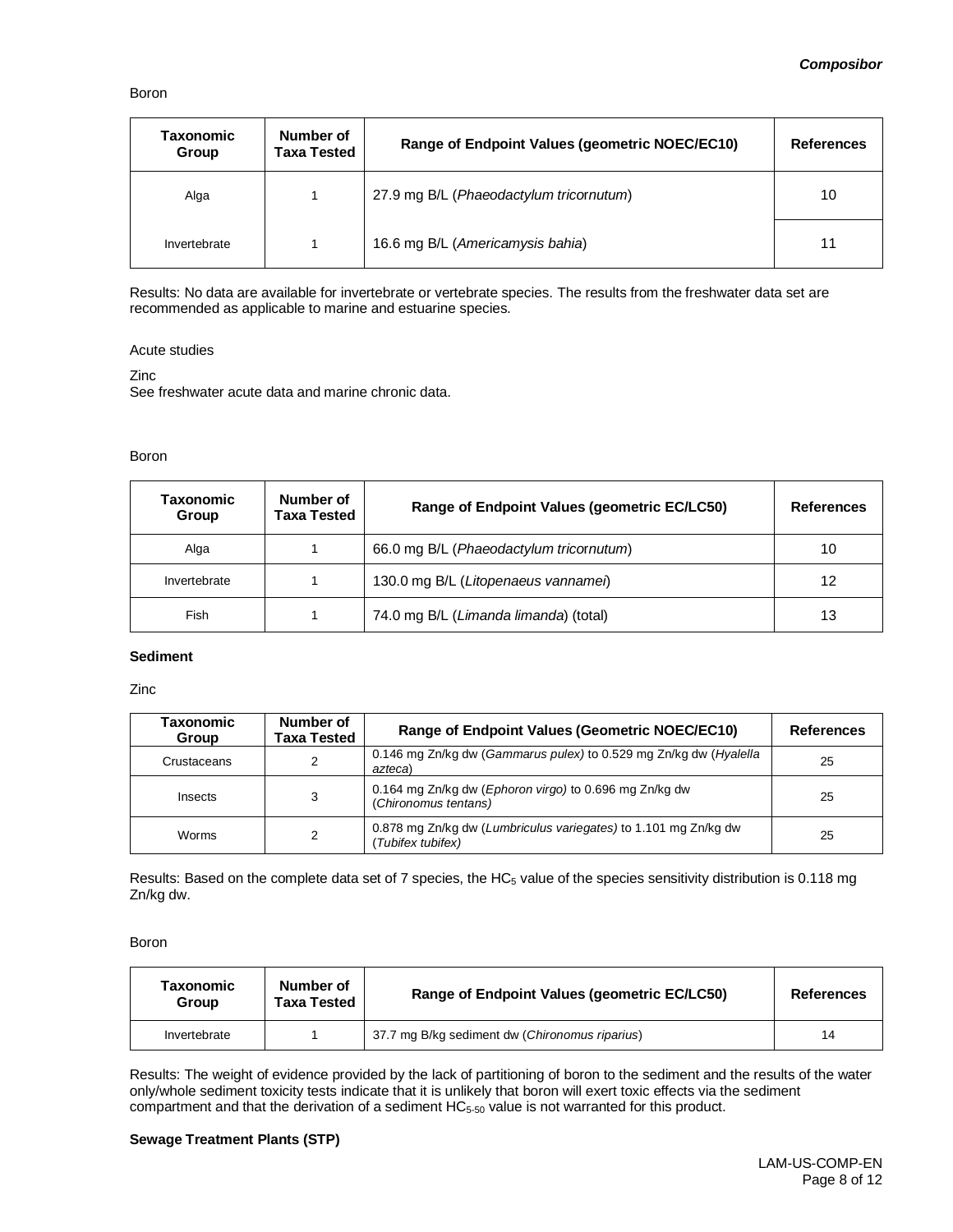Zinc

| Taxonomic Group   | Number of<br>Taxa<br>Tested | Range of Endpoint Values (Geometric NOEC/EC10) | <b>References</b> |
|-------------------|-----------------------------|------------------------------------------------|-------------------|
| Microbial process |                             | >0.1 mg Zn/L (nitrification)                   | 25                |

Boron

| Taxonomic<br>Group | Number of<br>Taxa Tested | Range of Endpoint Values (geometric NOEC/EC10)                            | <b>References</b> |
|--------------------|--------------------------|---------------------------------------------------------------------------|-------------------|
| Activated sludge   | <b>NA</b>                | 17.5 mg B/L to 10,000 mg B/L                                              | 15.16             |
| Microbes           | 3                        | 10 mg B/L (Opercularia bimarginata) to 20 mg B/L (Paramecium<br>caudatum) |                   |

Results: The lowest NOEC for sewage treatment plant is 10 mg B/L.

#### **Terrestrial Data**

Chronic studies

Zinc

| Taxonomic<br>Group | Number of<br>Taxa Tested | Range of Endpoint Values (Geometric NOEC/EC10)                                               | <b>References</b> |
|--------------------|--------------------------|----------------------------------------------------------------------------------------------|-------------------|
| Plant              | 18                       | 32 mg Zn/kg dw (Trifolium pratense, Vicia sativa) to 5855 mg Zn/kg dw<br>(Triticum aestivum) | 25                |
| Invertebrate       | 8                        | 14.6 mg Zn/kg dw (Folsomia candida) to 1634 mg Zn/kg dw<br>(Lumbricus terrestris)            | 25                |
| Soil micro         | 17                       | 17 mg Zn/kg dw (Soil respiration) to 2623 mg Zn/kg dw (Phosphatase)                          | 25                |

Results: Based on the complete data set of 43 endpoints, the  $HC_5$  value of the species sensitivity distribution is 35.6 mg Zn/kg dw.

Boron

| Taxonomic<br>Group | Number of<br><b>Taxa Tested</b> | Range of Endpoint Values (geometric NOEC/EC10)                                                              | <b>References</b> |
|--------------------|---------------------------------|-------------------------------------------------------------------------------------------------------------|-------------------|
| Plant              | 28                              | 7.2 mg B/kg dw (Zea mays) to 56 mg B/kg dw (Allium cepa)                                                    | 18.19             |
| Invertebrates      | 9                               | 15.4 mg B/kg dw (Folsomia candida) to 86.7 mg B/kg dw<br>(Caenorhabditis elegans)                           | 20, 21            |
| Soil micro         | 3                               | 41.3 mg B/kg dw (substrate induced nitrification) to 48.1 mg B/kg dw<br>(soil nitrogen transformation test) | 22, 23, 24        |

Results<sup>25</sup>: Based on the complete data set, the HC $_{5-50}$  value of the species sensitivity distribution is 11.3 mg B/kg dw.

**Phytotoxicity:** Boron is an essential micronutrient for healthy growth of plants. It can be harmful to boron sensitive plants in higher quantities. Care should be taken to minimise the amount of borate product released to the environment.

#### **12.2 Persistence and Degradability**

Biodegradation is not an applicable endpoint since the product is an inorganic substance.

#### **12.3 Bioaccummulative potential**

Zinc borate will hydrolyze under environmental conditions to boric acid and zinc hydroxide via zinc oxide. Boric acid will not biomagnify through the food chain. Zinc hydroxide solubility is low under neutral and basic conditions (pH). The rate of hydrolysis depends on the initial loading and pH. However, zinc is an essential element which is actively regulated by organisms, so bioaccumulation is not considered relevant.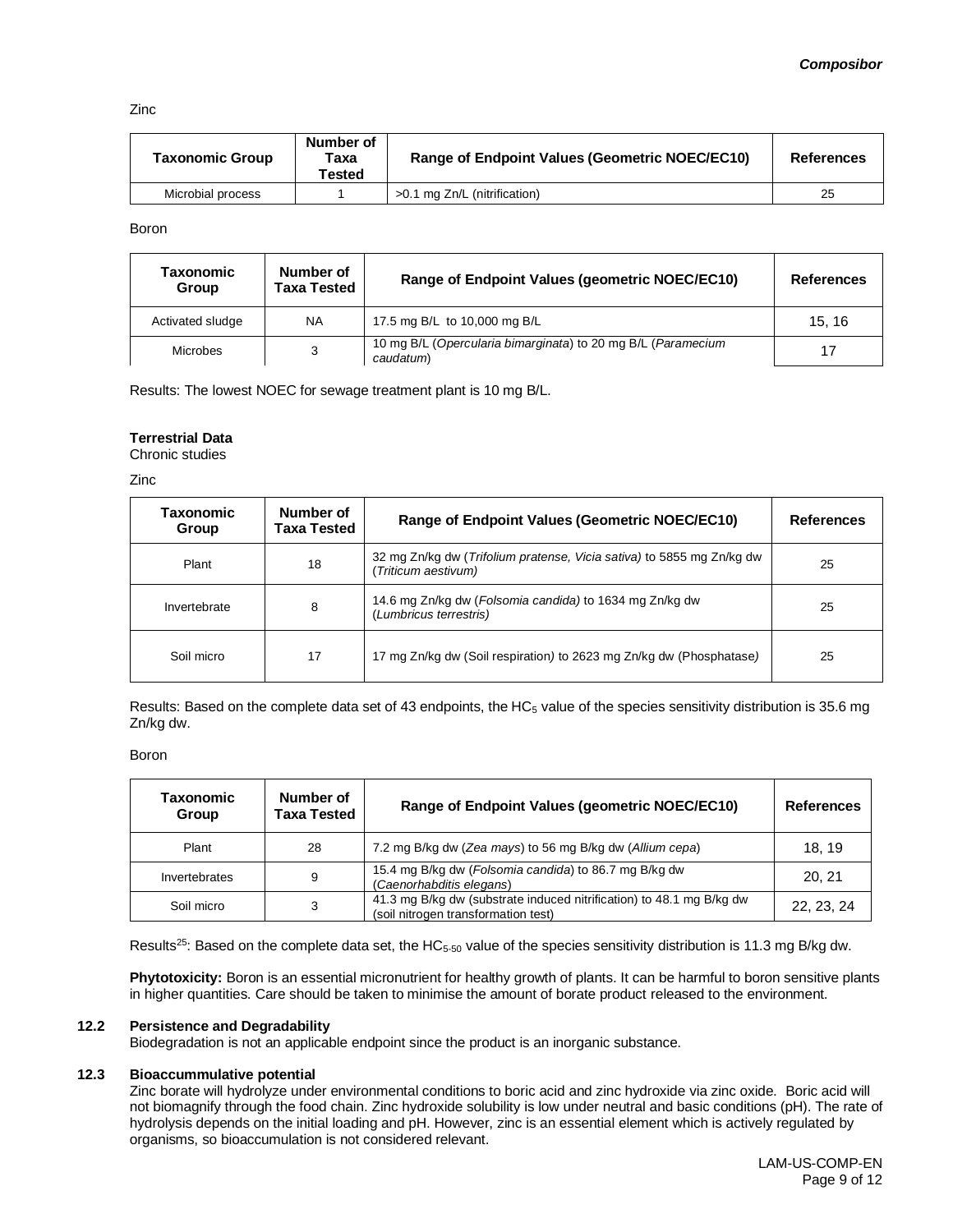#### **12.4 Mobility in soil**

Zinc borate will hydrolyze under environmental conditions to boric acid and zinc hydroxide. Adsorption of boric acid to soils or sediments is minimal. Adsorption of zinc ions is described by partition coefficients and may vary with site-specific conditions. For boric acid, the solids-water partitioning coefficients are 1.5 L/kg (soil) and 2.8 L/kg (sediment). For zinc, the solids-water partitioning coefficients are 159 L/kg (soil), 73,000 L/kg (freshwater/sediment), and 6010 L/kg (seawater/sediment).

#### **12.5 Other adverse effects**

None

### **Section 13 Disposal considerations**

#### **13.1 Disposal methods**

Product packaging should be recycled where possible. Local authorities should be consulted about any specific local requirements

Such product should, if possible, be used for an appropriate application.

## **Section 14 Transport information**

**Transport Classification for Road (ADR) / Rail (RID); Inland waterways (ADN); Sea (IMDG); Air (ICAO/IATA)**

| 14.1<br>14.2<br>14.3<br>14.4<br>14.5<br>14.6 | <b>UN Number:</b><br><b>UN Proper Shipping Name:</b><br>Transport hazard class(es):<br><b>Packing Group:</b><br>Environmental Hazards (e.g. marine pollutant)<br>Special precautions for user: | 3077<br>Environmentally Hazardous Substance. Solid, N.O.S. (Zinc borate)<br>9<br>Ш<br>Marine pollutant<br>Refer to sections 6, 8 and 12; The reportable quantity (RQ) of 454 kg<br>(1000 lbs.) should always be included in the bill of lading.                                                                                                                                                                                                                                                                                                                                                                                                                                                                         |  |
|----------------------------------------------|------------------------------------------------------------------------------------------------------------------------------------------------------------------------------------------------|-------------------------------------------------------------------------------------------------------------------------------------------------------------------------------------------------------------------------------------------------------------------------------------------------------------------------------------------------------------------------------------------------------------------------------------------------------------------------------------------------------------------------------------------------------------------------------------------------------------------------------------------------------------------------------------------------------------------------|--|
|                                              |                                                                                                                                                                                                | The products identified above are classified by U.S. DOT as a<br>Hazardous Substance with a reportable quantity (RQ) of 1,000 lbs. (454<br>kg) (49 CFR 172.101, Appendix A, and 49 CFR 171.8). DOT rules<br>apply when these products are transported in quantities equal to or<br>exceeding the RQ (1000 lbs.) in a single package. U.S. DOT assigns<br>the number UN 3077 to Hazardous Substances in the category to<br>which zinc borate belongs. When transported in packages less than the<br>RQ, they are not a DOT Hazardous Material. Bill of lading for DOT<br>shipments should include the description - "Environmentally Hazardous"<br>Substance, Solid, N.O.S., 9, UN 3077, PG III, RQ 1000 (Zinc Borate)." |  |
|                                              |                                                                                                                                                                                                | The products identified above are not regulated under Canadian<br>Transportation of Dangerous Goods (TDG). Zinc borate is not<br>regulated as hazardous under the Canadian Transportation of<br>Dangerous Goods (TDG). Zinc borate by itself is not listed in Schedule<br>1 or 3 of the TDG nor is it listed in Appendix 1 Marine Pollutants.                                                                                                                                                                                                                                                                                                                                                                           |  |
| 14.7                                         | Transport in bulk according to Annex II of                                                                                                                                                     | Not applicable: not transported in bulk                                                                                                                                                                                                                                                                                                                                                                                                                                                                                                                                                                                                                                                                                 |  |

**Marpol 73/78 and the IBC code:**

## **Section 15 Regulatory information**

**15.1 Safety, health and environmental regulations/legislation specific for the substance or mixture**

**Clean Air Act (Montreal Protocol) - Substances that deplete the ozone layer:** Not manufactured with and does not contain any Class I or Class II ozone depleting substances.

**Regulation (EC) No 689/2008 - Export and Import of Dangerous Chemicals**: Not listed.

**National Regulations:** Ensure all national/local regulations are observed.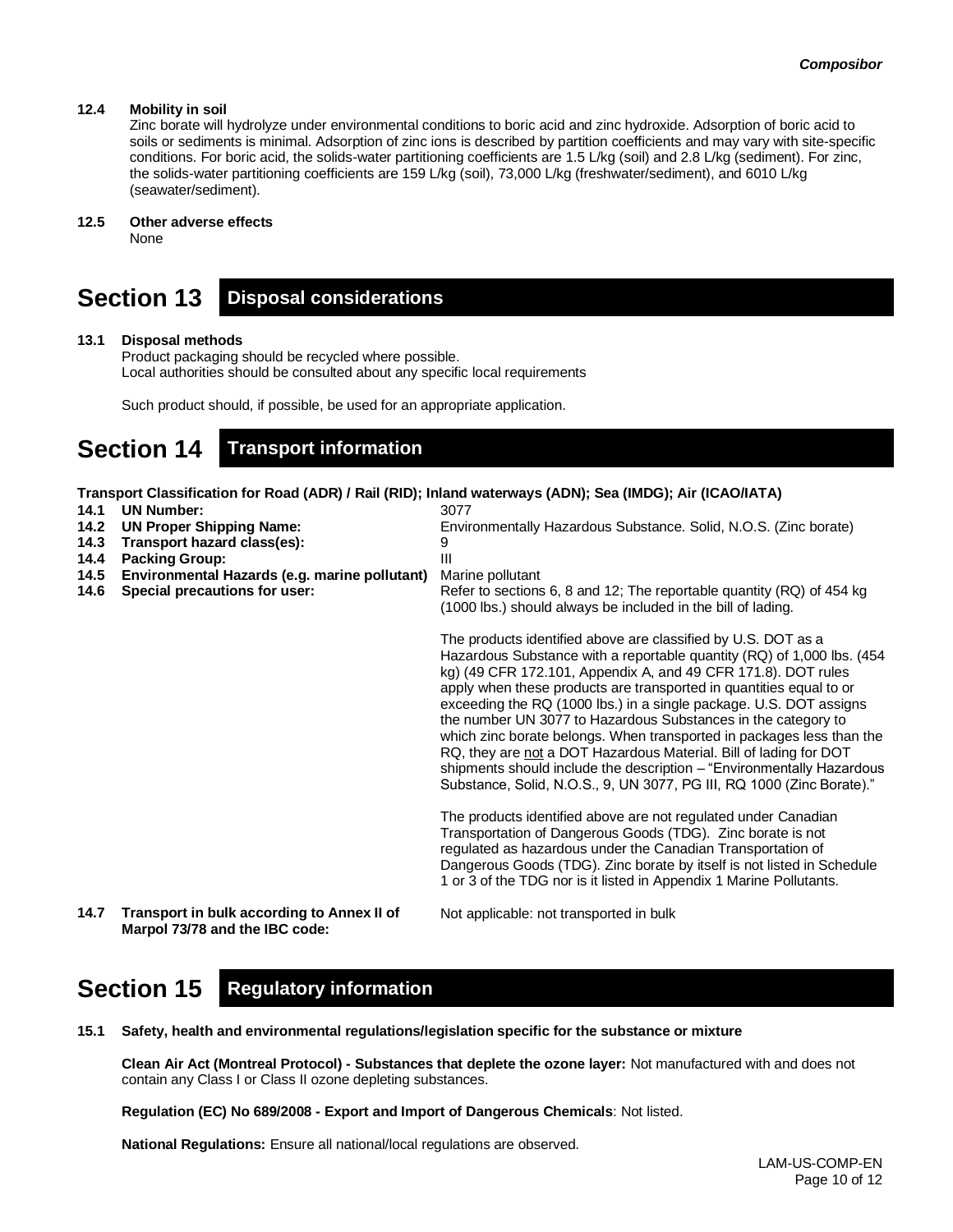**Chemical inventory listing:** The listing is sometimes under the Inventory number of the anhydrous form of this inorganic salt.

| <b>U.S. EPA TSCA Active Inventory:</b> | 1332-07-6   |
|----------------------------------------|-------------|
| <b>Canada DSL:</b>                     | 1332-07-6   |
| <b>EINECS:</b>                         | 235-804-2   |
| <b>Australia AICS:</b>                 | 138265-88-0 |
| <b>China IECSC:</b>                    | 138265-88-0 |
| Japanese METI & ISHL:                  | $(1)-73$    |
| <b>New Zealand NZIoC:</b>              | 138265-88-0 |
| <b>Philippines PICCS:</b>              | 1332-07-6   |
| <b>South Korea KECI:</b>               | KE-18394    |
| Taiwan                                 | 138265-88-0 |
|                                        |             |

# **Section 16 Other information**

**16.1 Date of Revision:** March 2022

**Supersedes:** March 2015 version

#### **16.2 Revision details:**

Section 1: Updated Chile Emergency Phone Number and contact email.

#### **16.3 References:**

Litovitz T L, Norman S A, Veltri J C, Annual Report of the American Association of Poison Control Centers Data Collection System. Am. J. Emerg. Med. (1986), 4, 427-458

- 2. Hanstveit AO, H Oldersma (2000). Unpublished report. Report no.: V99.157. Borax Europe Limited.
- 3. Davis SM, KD Drake, KJ Maier (2002). Chemosphere 48, 615-620.
- 4 Soucek D, A Dickinson, K Major (2010). Environ. Toxicol. Chem., 30(8):1906-1914
- 5. Lockwood R (2011). Unpublished report. Report no.: 20-26107A RT-3. Rio Tinto Minerals.

6. Hooftman RN, D van Drongelen-Sevenhuijsen, HPM de Haan (2000). Unpublished report. Report no.: IMW-99-9047-09. Borax Europe Limited.

- 7. Birge WJ, JA Black (1981). Unpublished report. No report number. Procter and Gamble.
- 8. Fort Douglas J (2011). Unpublished report. Report no.: RIOT01-00232. Rio Tinto Minerals.
- 9. Laposata MM, WA Dunson (1998). Arch. Environ. Contam. Toxicol. 35, 615-619.
- 10. Rebstock M (2011). Unpublished report. Report no.: 65484. REACH Consortium for Borates.
- 11. Hicks Stephen L (2011). Unpublished report. Report no.: 65481. REACH Consortium for Borates.
- 12. Bergfield A (2011). Unpublished report. Report no.: 65478. REACH Consortium for Borates.
- 13. Taylor D, BG Maddock, G Mance (1985). Aquatic Toxicology, 7 (1985) 135-144.
- 14. Gerke A (2011). Unpublished report. Report no.: Study No. 65474. REACH Consortium for Borates.
- 15. Hanstveit AO, JA Schoonmade (2000). Unpublished report. Report no.: V99.156. Borax Europe limited.
- 16. Muller, Bruns (2001). Unpublished report. Report no.: 1082 A/01 B. HC Starck.
- 17. Guhl W (2000). SÖFW-Journal, 126, Jahrgang 10-2000.
- 18. Hosseini SM, M Maftoun, N Karimian, A Ronaghi, Y Emam (2007). Journal of Plant Nutrition, 30 (5): 773-781.

19. Aquatarra Environmental (1998). Unpublished report. No report number. Environmental Technology Centre, Environment Canada.

20. Becker-van Slooten K, S Campiche, J Tarradellas (2003). Unpublished report. No report number. Environmental Technology Centre, Environment Canada.

- 21. Moser T, L Becker (2009). Unpublished report. No report number. Reach Consortium for Borates.
- 22. Van Laer L, P Salaets, E Smolders (2010). Unpublished report. No report number. Reach Consortium for Borates.
- 23. Förster B, L Becker (2009). Unpublished report. No report number. Reach Consortium for Borates.
- 24. Hanstveit R, JA Schoonmade, A Akdemir (2001). Unpublished report. Report no.: V99.1183. Borax Europe Limited.

25: Borax Europe Ltd (Registrant). 2010. Joint Chemical Safety Report (20 Oct 2014). Substance Name: Zinc borate, anhydrous , EC Number: 235-804-2, CAS Number: 12767-90-7.

#### **16.4 Abbreviations and acronyms:**

EC: Effect concentration GHS: Global Harmonised System for classification and labelling of chemicals LC: Lethal Concentration LD: Lethal Dose STOT: Specific Target Organ Toxicity LOEC: Lowest Observed Effect Concentration NA: Not applicable. NOAEL: No observed adverse effect level